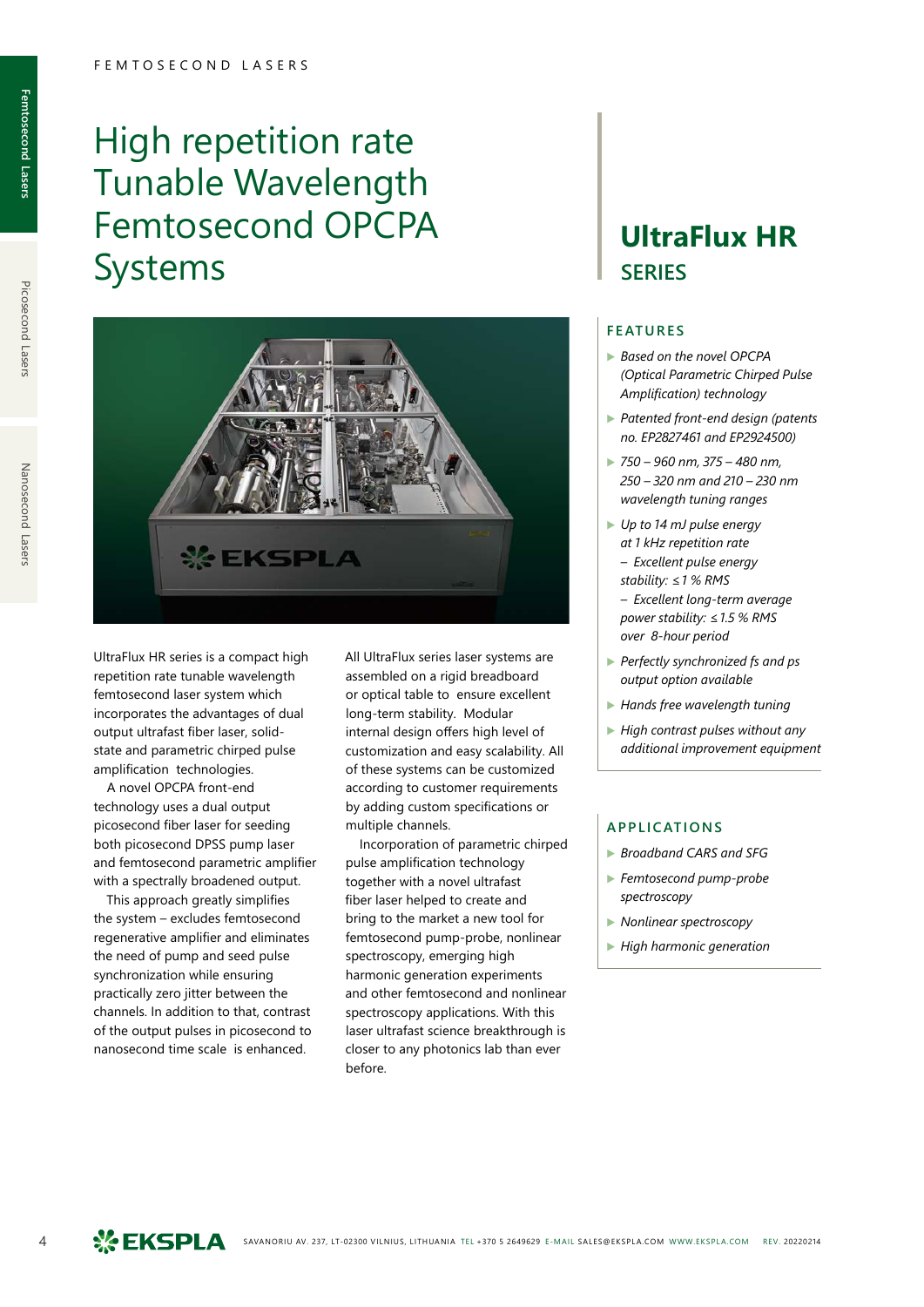### **UltraFlux HR**

#### **SPECIFICATIONS**

| <b>Model</b>                            | <b>UltraFlux FT031k</b>                            | <b>UltraFlux FT31k</b>                           | <b>UltraFlux FT61k</b>                                | <b>UltraFlux FT141k</b>                               |
|-----------------------------------------|----------------------------------------------------|--------------------------------------------------|-------------------------------------------------------|-------------------------------------------------------|
| <b>MAIN SPECIFICATIONS 1)</b>           |                                                    |                                                  |                                                       |                                                       |
| Output energy <sup>2)</sup>             |                                                    |                                                  |                                                       |                                                       |
| Signal                                  | $300 \mu J$                                        | $3 \, \text{mJ}$                                 | 6 <sub>mJ</sub>                                       | 14 mJ                                                 |
| SH output <sup>3)</sup>                 | $60 \mu J$                                         | $0.6$ mJ                                         | $1.5$ mJ                                              | $3.5$ mJ <sup>4)</sup>                                |
| TH output <sup>3)</sup>                 | $15 \mu J$                                         | $150 \mu J$                                      | $0.4$ mJ                                              | 1.2 mJ $4$                                            |
| FH output <sup>3)</sup>                 | $3 \mu J$                                          | $30 \mu J$                                       | $100 \mu J$                                           | $300 \mu J$ <sup>4)</sup>                             |
| Pulse repetition rate                   | 1 kHz                                              | 1 kHz                                            | 1 kHz                                                 | 1 kHz                                                 |
| Wavelength tuning range                 |                                                    |                                                  |                                                       |                                                       |
| Signal <sup>5)</sup>                    | 750 - 960 nm                                       | 750 - 960 nm                                     | 750 - 960 nm                                          | 750 - 960 nm                                          |
| SH output 3)                            | $375 - 480$ nm                                     | $375 - 480$ nm                                   | $375 - 480$ nm                                        | $375 - 480$ nm                                        |
| TH output 3)                            | $250 - 320$ nm                                     | $250 - 320$ nm                                   | $250 - 320$ nm                                        | $250 - 320$ nm                                        |
| FH output <sup>3)</sup>                 | $210 - 230$ nm                                     | $210 - 230$ nm                                   | $210 - 230$ nm                                        | $210 - 230$ nm                                        |
| Scanning steps                          |                                                    |                                                  |                                                       |                                                       |
| Signal                                  | $5 \, \text{nm}$                                   | 5 <sub>nm</sub>                                  | $5 \text{ nm}$                                        | $5 \, \text{nm}$                                      |
| SH output 3)                            | $5 \text{ nm}$                                     | $5 \text{ nm}$                                   | $5 \text{ nm}$                                        | $5 \text{ nm}$                                        |
| TH output <sup>3)</sup>                 | 3 nm                                               | $3 \, \text{nm}$                                 | $3 \, \text{nm}$                                      | $3 \, \text{nm}$                                      |
| FH output <sup>3)</sup>                 | 2 nm                                               | 2 nm                                             | 2 nm                                                  | 2 nm                                                  |
| Pulse duration 5) 7)                    | $40 \pm 20$ fs                                     | $40 \pm 20$ fs                                   | $40 \pm 20$ fs                                        | $40 \pm 20$ fs                                        |
| Pulse energy stability <sup>8)</sup>    | $\leq$ 1.5 $\%$                                    | $\leq 1\,\%$                                     | $\leq 1\%$                                            | $\leq 1\,\%$                                          |
| Long-term power drift <sup>9)</sup>     | $\pm$ 1.5 %                                        | ± 1.5 %                                          | $\pm$ 1.5 $\%$                                        | ± 1.5%                                                |
| Beam spatial profile                    | Gaussian                                           | Super-Gaussian <sup>10)</sup>                    | Super-Gaussian <sup>10)</sup>                         | Super-Gaussian <sup>10)</sup>                         |
| Beam diameter <sup>11)</sup>            | $\sim$ 2 mm                                        | $~5$ mm                                          | $\sim$ 7 mm                                           | $\sim$ 15 mm                                          |
| Beam pointing stability <sup>12)</sup>  | $\leq 30$ µrad                                     | $\leq 30$ µrad                                   | $\leq 30$ µrad                                        | $\leq 30$ µrad                                        |
| Temporal contrast <sup>13)</sup>        |                                                    |                                                  |                                                       |                                                       |
| APFC (within $\pm$ 50 ps)               | $10^7:1$                                           | $10^7:1$                                         | $10^7:1$                                              | $10^7:1$                                              |
| Pre-pulse ( $\leq$ 50 ps)               | $10^9:1$                                           | $10^9:1$                                         | $10^9:1$                                              | $10^9:1$                                              |
| Post-Pulse (>50 ps)                     | $10^8:1$                                           | $10^8:1$                                         | $10^8:1$                                              | $10^8:1$                                              |
| Optical pulse jitter <sup>14)</sup>     |                                                    |                                                  |                                                       |                                                       |
| Trig out                                | $\leq 50$ ps                                       | $\leq 50$ ps                                     | $\leq 50$ ps                                          | $\leq 50$ ps                                          |
| Pre-Trig out                            | $\leq 10$ ps                                       | $\leq 10$ ps                                     | $\leq 10$ ps                                          | $\leq 10$ ps                                          |
| With -PLL option                        | $\leq$ 3 ps                                        | $\leq 3$ ps                                      | $\leq$ 3 ps                                           | $\leq 3$ ps                                           |
| Polarization                            | Linear, Horizontal                                 | Linear, Horizontal                               | Linear, Horizontal                                    | Linear, Horizontal                                    |
| PHYSICAL CHARACTERISTICS <sup>15)</sup> |                                                    |                                                  |                                                       |                                                       |
| Laser head size (WxLxH mm)              | $750 \times 1200 \times 300$                       | $900 \times 1500 \times 300$                     | $900 \times 1800 \times 300$                          | $1200 \times 2000 \times 300$                         |
| Power supply size (W×L×H mm)            | $553 \times 600 \times 850$                        | $553 \times 600 \times 850$                      | $553 \times 600 \times 850$                           | $553 \times 600 \times 1250$                          |
| Umbilical length 16)                    | 2.5 <sub>m</sub>                                   | 2.5 <sub>m</sub>                                 | 2.5 <sub>m</sub>                                      | 2.5 <sub>m</sub>                                      |
|                                         |                                                    |                                                  |                                                       |                                                       |
| <b>OPERATING REQUIREMENTS 17)</b>       |                                                    |                                                  |                                                       |                                                       |
| Electrical power                        | $200 - 240$ V AC,<br>single-phase,<br>$47 - 63$ Hz | $200 - 240$ V AC,<br>single-phase,<br>47 – 63 Hz | 208, 380 or 400 V AC,<br>three-phase,<br>50/60 Hz 18) | 208, 380 or 400 V AC,<br>three-phase,<br>50/60 Hz 18) |
| Power consumption <sup>19)</sup>        | $\leq 1$ kW                                        | $\leq$ 2 kW                                      | $\leq$ 5 kW                                           | $\leq 8$ kW                                           |
| Water supply                            | not required                                       | not required                                     | not required                                          | $\leq$ 5 l/min, 2 Bar,<br>max 20 °C                   |
| Operating ambient temperature           | $22 \pm 2$ °C                                      | $22 \pm 2$ °C                                    | $22 \pm 2$ °C                                         | $22 \pm 2$ °C                                         |
| Storage ambient temperature             | $15 - 35 °C$                                       | $15 - 35 °C$                                     | $15 - 35 °C$                                          | $15 - 35 °C$                                          |
| Relative humidity (non-condensing)      | $\leq$ 80 %                                        | $\leq 80 \%$                                     | $\leq 80 \%$                                          | $\leq 80$ %                                           |
| Cleanness of the room                   | ISO Class 7                                        | ISO Class 7                                      | ISO Class 7                                           | ISO Class 7                                           |

1) Due to continuous improvement, all specifications are subject to change without notice. The parameters marked 'typical' are indications of typical performance and will vary with each unit we manufacture. Presented parameters can be customized to meet customer's requirements.

2) Maximum pulse energy specified at 840 nm, SH output at 420 nm, TH output at 280 nm and FH output at 210 nm.

3) Harmonic outputs are optional. Specifications valid with respective harmonic module purchased. Outputs are not simultaneous. Maximum harmonic energy depends on OPCPA signal beam profile and pulse duration.



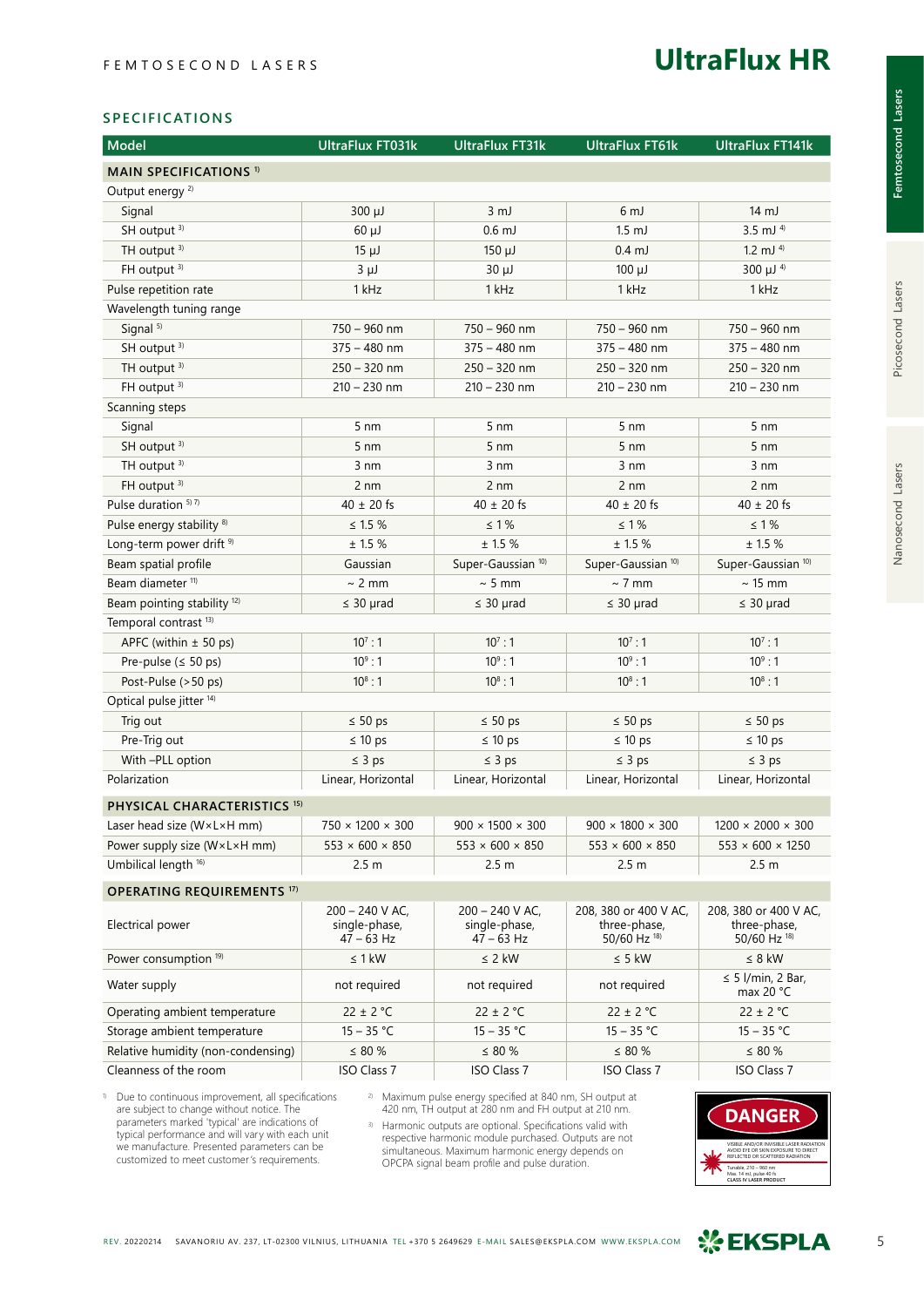#### FEMTOSECOND LASERS

- 4) Maximum pump energy for harmonics limited to 10 mJ @ 840 nm.
- 5) Optional extended tuning range of 700 1010 nm available upon request.
- 6) Standard pulse duration changes though the wavelength range – shortest pulse duration is achieved ~840 nm spectral range.
- $\frac{7}{2}$  Separate 'F10' option can be ordered to reduce pulse duration to  $\leq 10$  fs. Wavelength tunability not available with 'F10' option.
- 8) Under stable environmental conditions normalized to average pulse energy (RMS, averaged from 60 s).
- 9) Measured over 8 hours period after 30 min warm-up when ambient temperature variation is less than ±2 °C.
- 10) Super-Gaussian spatial mode of 6-11<sup>th</sup> order in near field.
- 11) Beam diameter is measured at signal output at 1/e2 level for Gaussian beams and FWHM level for Super-Gaussian beams.
- 12) Beam pointing stability is evaluated as movement of the beam centroid in the focal plane of a focusing element (RMS, averaged from 30 s).
- 13) Pulse contrast is only limited by amplified parametric fluorescence (APFC) in the temporal range of ~90 ps which covers OPCPA pump pulse duration and is better than 10<sup>7</sup> :1. APFC contrast depends on OPCPA saturation level. Our OPCPA systems are ASE-free and pulse contrast value in nanosecond range is limited only by measurement device capabilities (thirdorder autocorrelator). There are no pre-pulses generated in the system and post-pulses are eliminated by using wedged transmission optics.
- 14) Optical pulse jitter with respect to electrical outputs:
	- Trig out > 3.5 V @ 50 Ω
	- Pre-Trig out > 1 V @ 50 Ω – PLL option > 1 V @ 50 Ω

**UltraFlux HR**

- System sizes are preliminary and depend on customer lab layout and additional options purchased.
- 16) Longer umbilical with up to 10 m for flash lamp pumped and up to 5 m for diode pumped systems available upon request.
- 17) The laser and auxiliary units must be settled in such a place void of dust and aerosols. It is advisable to operate the laser in air conditioned room, provided that the laser is placed at a distance from air conditioning outlets. The laser should be positioned on a solid worktable. Access from one side should be ensured.
- Voltage fluctuations allowed are +10 % / -15 % from nominal value.
- 19) Required current rating can be calculated by dividing power rating by mains voltage. Power rating is given in apparent power (kVA) for systems with flash lamp power supplies and in real power (kW) for systems without flash lamp power supplies where reactive power is neglectable.

#### **OPTIONS**

| Option    | <b>Description</b>                                                           | Comment                                                                                                                         |
|-----------|------------------------------------------------------------------------------|---------------------------------------------------------------------------------------------------------------------------------|
| $-F10$    | Short Pulse option reduces output pulse duration<br>to $\leq 10$ fs          | Wavelength tunability not available with 'F10' option                                                                           |
| $-CEP$    | CEP stabilization to $\leq 400$ mrad                                         | Passive and active CEP stabilization                                                                                            |
| $-DM$     | 'Deformable Mirror' option for Strehl ration<br>improvement to $> 0.9$       |                                                                                                                                 |
| -SH/TH/FH | Second, third and fourth harmonic outputs                                    | Conversion efficiency from signal respectively ~20 %, ~5 % and<br>~1%. Harmonic outputs are not simultaneous with signal output |
| -ps out   | Additional ps output that is optically synchronized<br>to main system output | Can be simultaneous and non-simultaneous to the main system<br>output                                                           |
| -AW       | Air-Water cooling                                                            | No external water required. Heat dissipation equals total power<br>consumption                                                  |

#### **PERFORMANCE**



*Fig 1.* Typical UltraFlux FT031k near field beam profile



*Fig 2.* Typical UltraFlux FT31k near field beam profile



*Fig 3.* Typical UltraFlux FT61k and FT141k near field beam profile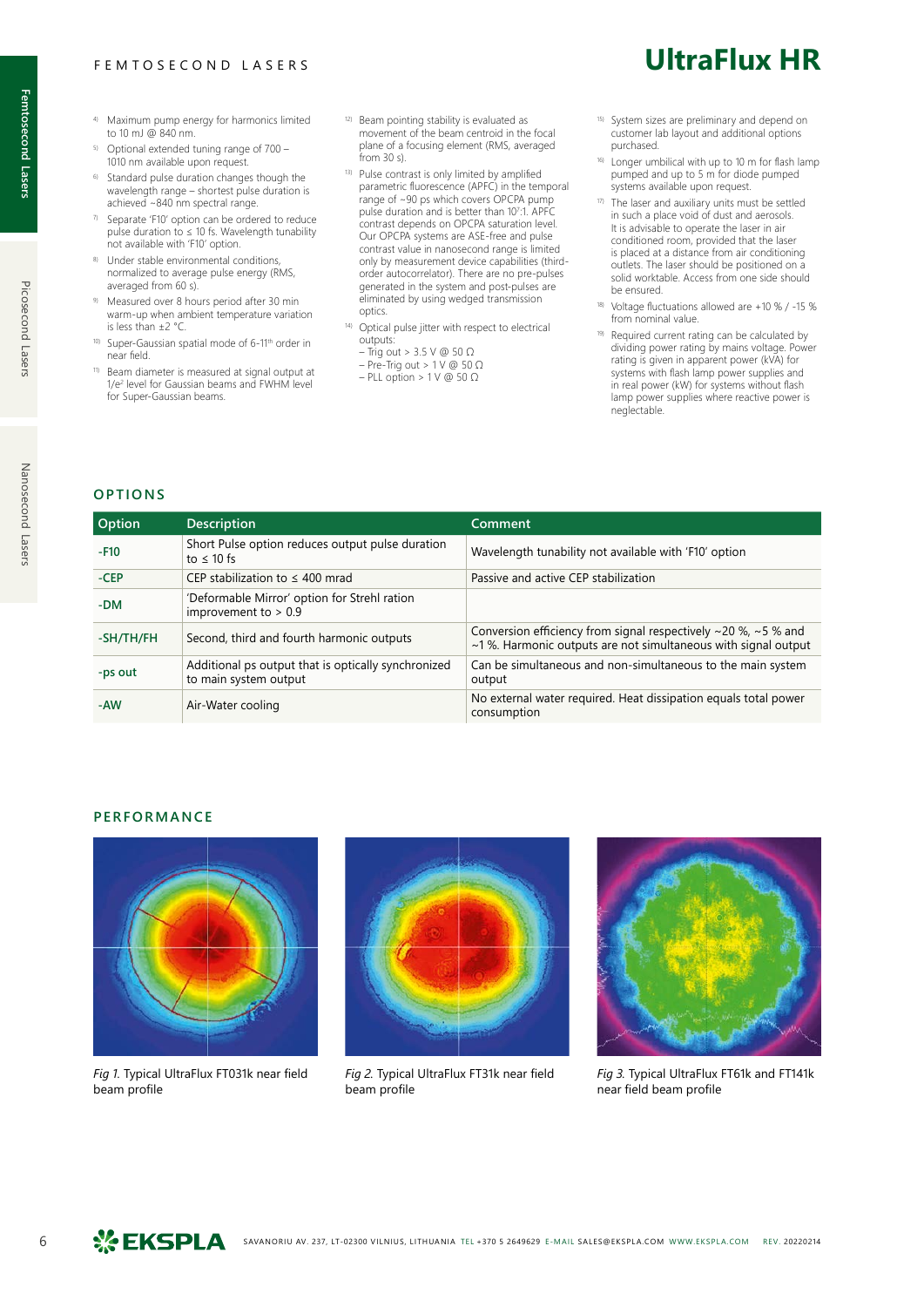## **UltraFlux HR**



*Fig 4.* Long-term power stability measurement at 800 nm wavelength



*Fig 5.* Typical temporal contrast of UltraFlux systems



*Fig 6.* Typical energy tuning curve of UltraFlux FT31k laser system



*Fig 7.* Typical energy tuning curves of UltraFlux FT31k second, third and fourth harmonic outputs



*Fig 8.* Typical output spectra of UltraFlux FT31k system at multiple wavelengths



*Fig 9.* Typical external view of UltraFlux FT031k system (actual design might vary)